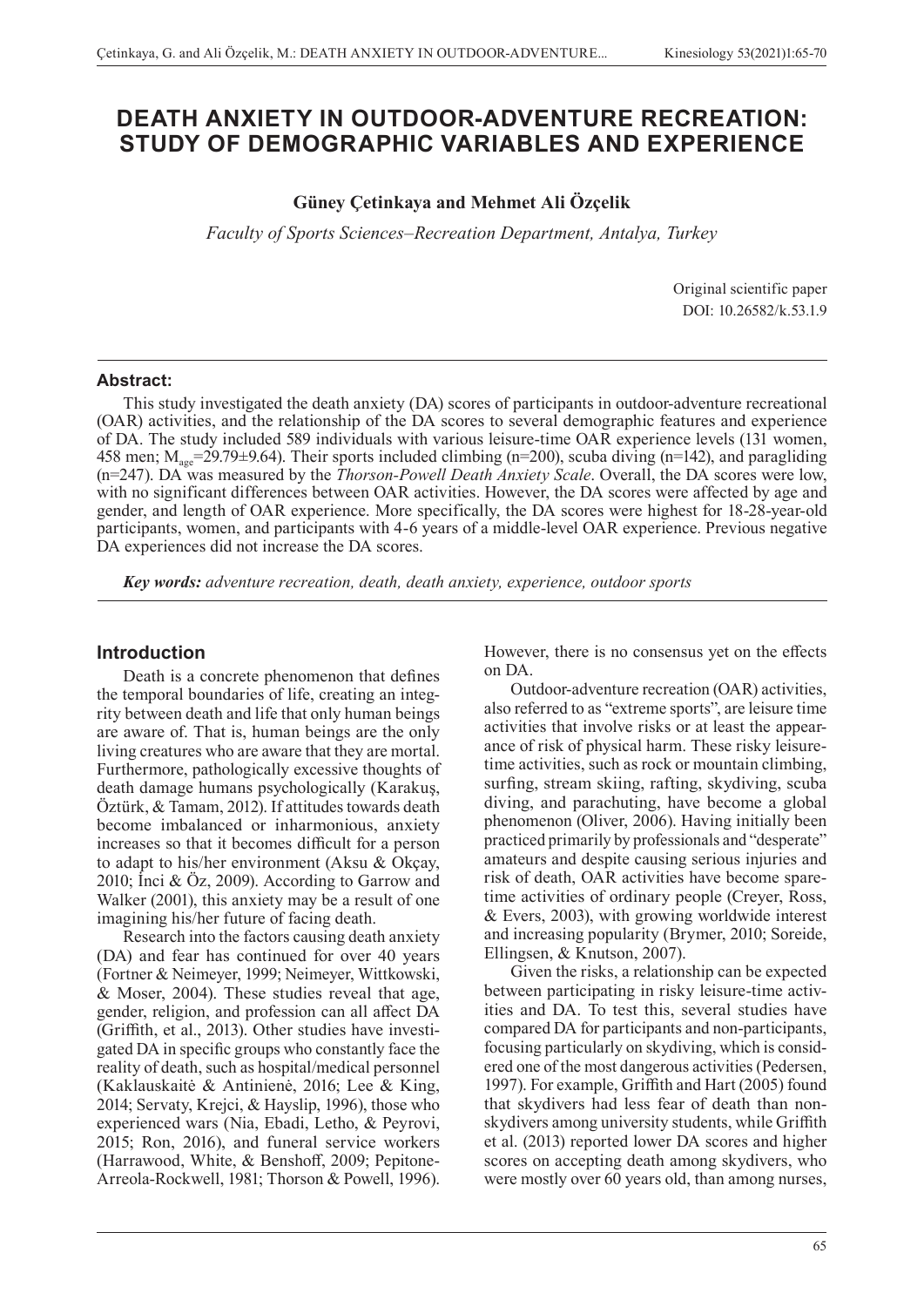volunteer firemen, and a control group. Overall, individuals who participate in high-risk activities have lower DA scores than control groups.

In addition, a few studies have compared participants in OAR activities with different risk levels. For example, Slanger and Rudestam (1997) classified the risk levels of skiing, rock climbing, kayaking, and stunt flying and found no significant differences between the DA scores of the participants of each sport. Similarly, Schrader and Wann (1999) reported no difference in DA scores of participants in high-risk or risk-free recreational activities.

Accordingly, the present study investigated the effects of various demographic features and death anxiety experiences DA scores for participants in several OAR activities.

# **Method**

#### **Participants**

This study sampled 589 individuals who participated in leisure-time OAR activities (131 women and 458 men;  $M_{\text{age}}$ =29.79±9.64) across three sports: climbing (n=200; 61 women, 139 men); scuba diving  $(n=142; 28$  women, 114 men,  $M_{\text{age}}=30.24\pm10.07$ ); and paragliding (n=247; 42 women, 205 men,  $M_{\text{age}}$ =32.29 $\pm$ 10.15). Regarding length of involvement, 109 had participated for less than one year, 155 between one and three years, 110 between

*Table 1. Sample characteristics for participants*

four and six years, 79 between seven and nine years, and 136 for 10 or more years. Regarding perceived level of expertise, 129 described themselves as beginners ( $\dot{M}_{\text{age}}$ =25.79±9.57), 257 as intermediates ( $M_{\text{age}}$ =29.40 $\pm$ 9.56), and 203 as experts  $(M<sub>age</sub>=32.81±8.37)$ . Regarding actual risks, 157 participants had suffered serious injuries and/or death risk from their OAR activities, while 384 people they knew had been seriously injured and/ or experienced death risk (see Table 1).

#### **Measures**

To measure DA, we used the *Thorson-Powell Death Anxiety Scale* (TP-DAS), adapted into Turkish by Karaca and Yıldız (2001) and tested for reliability and validity. Reliability was tested with the split-half method. The split-half reliability coefficients were .73, while the Cronbach Alpha coefficient for internal consistency was .84. TP-DAS scores can range from 0 to 100 with higher scores indicating higher anxiety levels (Karaca & Yıldız, 2001). In addition, a questionnaire was developed to identify the participants' experience levels and socio-demographic features.

#### **Procedures**

Three diverse OAR activities that are widely performed in Turkey were selected to investigate the participants' DA levels. The training/competi-

|                                                                                      | Total<br>$N = 589$         | Climbing<br>$n = 200$      | Scuba diving<br>$n = 142$   | Paragliding<br>$n = 247$    |
|--------------------------------------------------------------------------------------|----------------------------|----------------------------|-----------------------------|-----------------------------|
| Age                                                                                  | $M = 29.79$<br>$SD=9.64$   | $M = 26.45$<br>$SD = 7.56$ | $M = 30.24$<br>$SD = 10.07$ | $M = 32.29$<br>$SD = 10.15$ |
| Gender                                                                               |                            |                            |                             |                             |
| Male<br>Female                                                                       | 458 (77.8%)<br>131 (22.2%) | 139 (69.5%)<br>61 (30.5%)  | 114 (80.3%)<br>28 (19.7%)   | 205 (83.0%)<br>42 (17.0%)   |
| Level of expertise                                                                   |                            |                            |                             |                             |
| <b>Beginner</b>                                                                      | 129 (21.9%)                | 43 (21.5%)                 | 37 (26.1%)                  | 49 (19.8%)                  |
| Intermediate                                                                         | 257 (43.6%)                | 114 (57.0%)                | 47 (33.1%)                  | 96 (38.9%)                  |
| Expert                                                                               | 203 (34.5%)                | 43 (21.5%)                 | 58 (40.8%)                  | 102 (41.3%)                 |
| Length of participation                                                              |                            |                            |                             |                             |
| 1 year $\leq$                                                                        | 109 (18.5%)                | 42 (21.0%)                 | 32 (22.5%)                  | 35 (14.2%)                  |
| 1-3 years                                                                            | 155 (26.3%)                | 69 (34.5%)                 | 31 (21.8%)                  | 55 (22.3%)                  |
| 4-6 years                                                                            | 110 (18.7%)                | 39 (19.5%)                 | 27 (19.0%)                  | 44 (17.8%)                  |
| 7-9 years                                                                            | 79 (13.4%)                 | 17 (8.5%)                  | 24 (16.9%)                  | 38 (15.4%)                  |
| 10 years $>$                                                                         | 136 (23.1%)                | 33 (16.5%)                 | 28 (19.7%)                  | 75 (30.4%)                  |
| Have you faced the risk of death or<br>serious injury in this sport?                 |                            |                            |                             |                             |
| Yes                                                                                  | 157 (26.7%)                | 43 (21.5%)                 | 38 (26.8%)                  | 76 (30.8%)                  |
| No                                                                                   | 432 (73.3%)                | 157 (78.5%)                | 104 (73.2%)                 | 171 (69.2%)                 |
| Have any of your friends faced the risk<br>of death or serious injury in this sport? |                            |                            |                             |                             |
| Yes                                                                                  | 384 (65.2%)                | 109 (54.5%)                | 93 (65.5%)                  | 182 (73.7%)                 |
| No                                                                                   | 205 (34.8%)                | 91 (45.5%)                 | 49 (34.5%)                  | 65 (26.3%)                  |
|                                                                                      |                            |                            |                             |                             |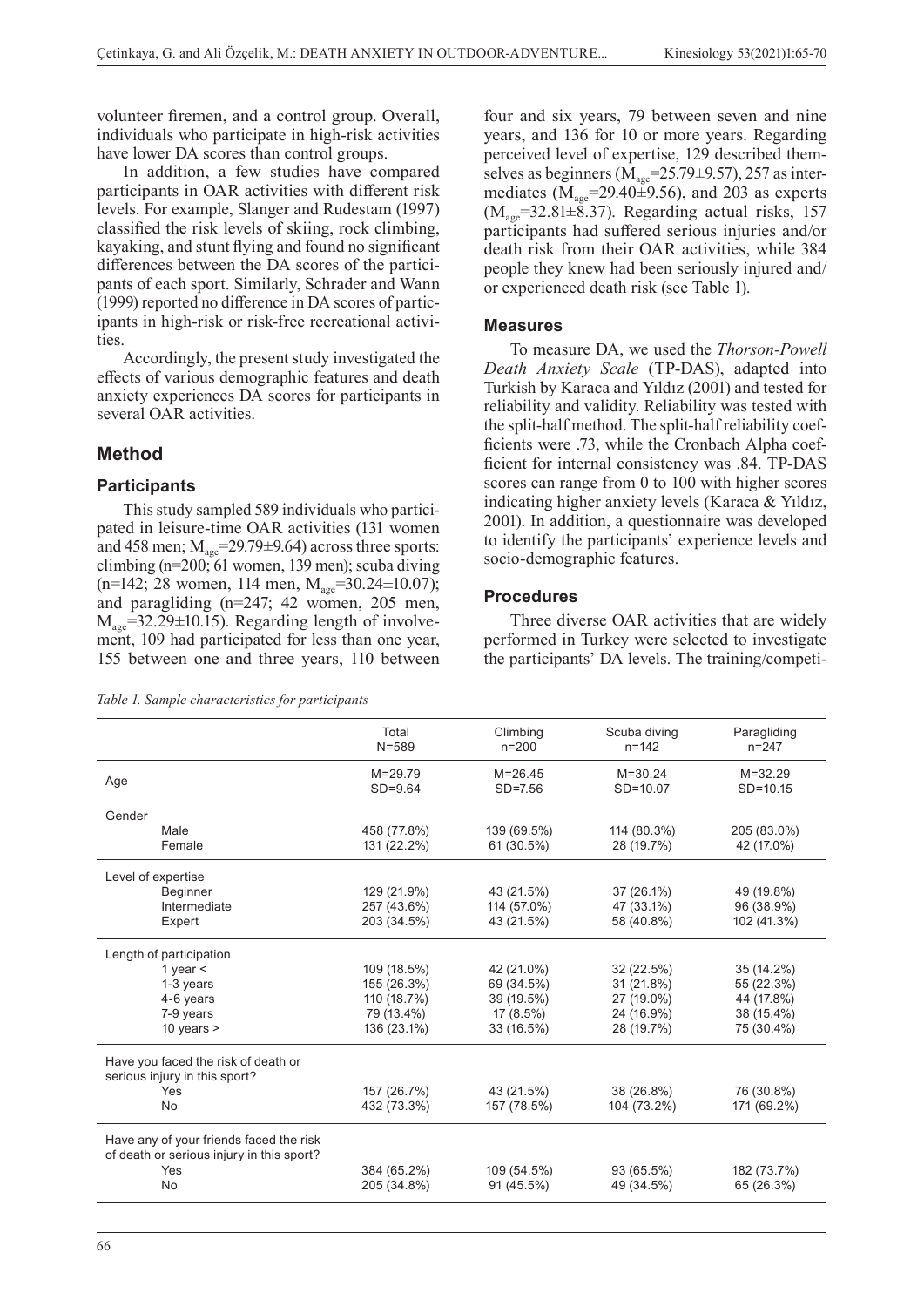tion calendars of the institutions running the three activities (Turkish Mountaineering Federation for climbing, Turkish Underwater Sports Federation for scuba diving, and the Turkish Aeronautical Association for paragliding) were referred to in order to find opportunities to collect data from participants. The data were collected during 2015-2016.

# **Evaluation of the data**

The data were analysed using PAWS 18.0 statistics program. Kolmogorov-Smirnov and Shapiro-Wilk tests were administered to test normality of splitting. This showed that the DA scores were not normally distributed  $(p<.05)$ . When the kurtosis and skewness coefficient of the dimensions that did not show normal splitting were examined, the skewness coefficients were between +2 and -2, which indicated that the scores showed normal splitting (Pallant, 2001). The general, positive, and negative emotional scores were +2 and -2. Therefore, since the splitting of the scores was considered normal, the independent samples *t-*test and the one-way ANOVA analysis were used in data analysis; significance was set at  $p<0.05$ .

### **Results**

This study measured various factors affecting DA and the DA scores of OAR activity participants. Overall, the participants' TP-DAS scores were low (see Table 2), with no significant differences between DA scores for climbers, scuba divers, or paragliders (F=.262, p=.769).

However, the *t*-test results indicated a significant difference in TP-DAS scores by gender (p<.05). Specifically, women's scores  $(\overline{x}=44.54 \pm 17.35)$  were higher than men's  $(\overline{x}=39.42\pm15.41)$ . The one-way ANOVA test also indicated that the TP-DAS scores varied by age (F=7.760, p=.00). The Tukey's *posthoc* test results indicated that the DA scores were significantly higher in the youngest age group than

*Table 2. Random variables and ANOVA t-test table for the TP-DAS scores*

|                                                |                                                                                                                       | Total                                                                                               | Climbing                                                                        | Scuba                                                                                            | Paragliding                                                                                       |
|------------------------------------------------|-----------------------------------------------------------------------------------------------------------------------|-----------------------------------------------------------------------------------------------------|---------------------------------------------------------------------------------|--------------------------------------------------------------------------------------------------|---------------------------------------------------------------------------------------------------|
|                                                | <b>ANOVA</b><br>Post-hoc test                                                                                         | 40.55±15.99<br>.262<br>$\overline{\phantom{a}}$                                                     | M=40.97±14.71                                                                   | M=40.94±16.52                                                                                    | M=39.99±16.71                                                                                     |
| Age                                            | A1.18-28<br>A2.29-39<br>A3.40-50<br>A4. > 51<br><b>ANOVA</b><br>Post-hoc test                                         | 43.2315.59<br>39.00±16.53<br>35.22±13.05<br>33.71±18.58<br>$7.760**$<br>A1-A2 A1-A3<br>$A1 - A4$    | 42.27±14.92<br>38.33±13.83<br>42.33±12.63<br>19.33±4.77<br>$3.182*$<br>$A1-A4$  | 44.54±16.38<br>38.18±16.81<br>34.94±10.77<br>34.33±21.88<br>2.760                                | 43.58±15.97<br>39.76±17.80<br>33.42±13.54<br>37.00±18.32<br>$4.113*$<br>$A1-A3$                   |
| Gender                                         | A1. Male<br>A2. Female<br>t-test                                                                                      | 39.41±15.41<br>44.54±17.35<br>$-3.267**$                                                            | 38.98±14.34<br>45.49±14.65<br>$-2.938*$                                         | 40.31±15.70<br>43.54±19.60<br>$-.927$                                                            | 39.20±15.98<br>43.83±19.62<br>.120                                                                |
| Perceived level<br>of expertise                | A1. Beginner<br>A2. Intermediate<br>A3. Expert<br><b>ANOVA</b><br>Post-hoc test                                       | 40.16±16.29<br>41.40±15.98<br>39.72±15.82<br>.673                                                   | 41.84±12.84<br>41.27±15.36<br>39.28±14.87<br>.380                               | 39.81±17.82<br>41.32±16.77<br>41.36±15.76<br>.116                                                | 38.94±17.92<br>41.59±16.52<br>38.98±16.33<br>.724                                                 |
| participation<br>Length of                     | A1. $<$ 1 year<br>A2. 1-3 years<br>A3. 4-6 years<br>A4. 7-9 years<br>A5. $>10$ years<br><b>ANOVA</b><br>Post-hoc test | 41.93±16.23<br>39.68±14.47<br>45.78±15.89<br>40.22±15.97<br>36.40±16.43<br>$5.743**$<br>A2-A3 A3-A5 | 42.17±13.75<br>40.94±14.88<br>39.92±15.32<br>38.47±15.93<br>42.00±14.80<br>.278 | 41.59±18.23<br>38.87±14.26<br>50.22±14.86<br>39.92±13.87<br>34.43±17.41<br>$3.630*$<br>$A3 - A5$ | 41.94±17.47<br>38.56±14.21<br>48.25±15.81<br>41.18±17.49<br>34.67±16.39<br>5.193**<br>A2-A3 A3-A5 |
| Risk of death /<br>serious injury<br>(Oneself) | A1. Yes<br>A2. No<br>t-test                                                                                           | 40.31±17.01<br>40.64±15.62<br>$-.218$                                                               | 38.77±16.41<br>41.29±14.25<br>$-602$                                            | 40.24±17.67<br>41.20±16.15<br>$-.307$                                                            | 40.66±17.23<br>39.69±16.51<br>.245                                                                |
| Risk of death /<br>serious injury<br>(Friends) | A1. Yes<br>A2. No<br>t-test                                                                                           | 40.89±16.39<br>39.91±15.23<br>.713                                                                  | 39.91±14.78<br>42.23±14.60<br>$-1.113$                                          | 42.24±16.82<br>38.49±15.79<br>1.288                                                              | 40.80±17.10<br>37.72±15.45<br>1.275                                                               |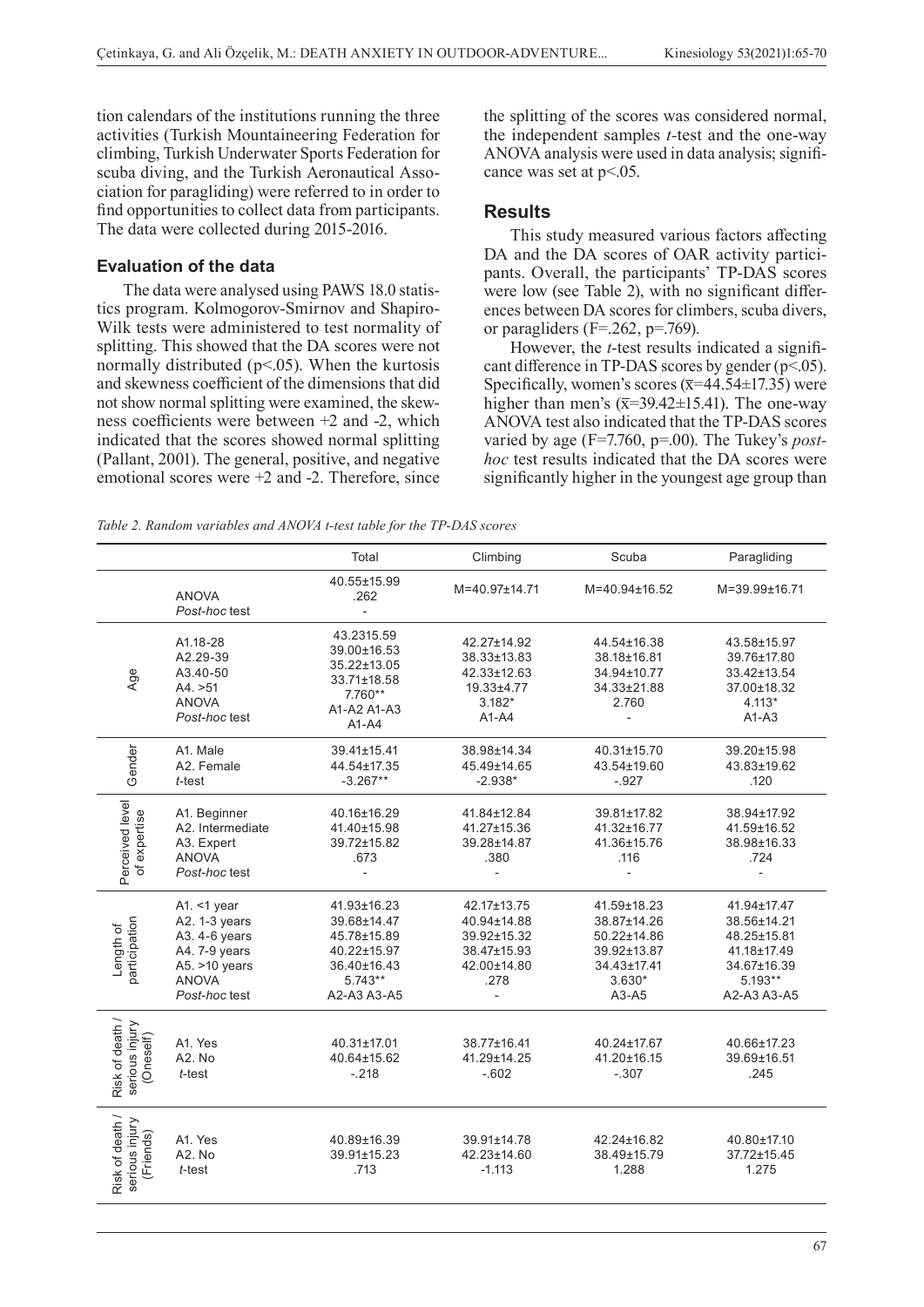in the other groups: 18-28 age group  $(\bar{x}=43.23)$ versus 29-39 age group  $(\overline{x}=39.00)$ , 40-50 age group  $(\bar{x}=35.22)$ , and 51 or older  $(\bar{x}=33.71)$ .

The TP-DAS scores also varied significantly according to length of OAR experience (F=5.743, p=.00). The Tukey's *post-hoc* test results indicated that participants with 4-6 years of experience  $(\overline{x}$ =45.78) had significantly higher DA levels than those with 1-3 ( $\bar{x}$ =39.68) or over 10 years of experience ( $\bar{x}$ =36.40).

Finally, there were no significant differences between the TP-DAS scores and the level of expertise ( $F = 673$ ,  $p = 510$ ), participants who faced injury or risk of death (*t*=-.218, p=.828), or participants friends' injury or risk of death (*t*=.713, p=.476).

## **Discussion and conclusion**

It is expected that participants in highly risky adventure recreational sports are more emotionally stable than those involved in other sports branches (Kajtna, Tusak, Baric, & Burnik, 2004). However, if this balance is lost, then the risk of accidents and death may increase. For example, Miller and Taubman (2004) argue psychological variables may explain why 41% of deaths in scuba diving occur for unknown reasons. Anxiety and panicking are reported to be the main reasons for accidents and deaths in scuba diving (Raglin, 1998). Considering that excessive DA affects an individual's life and psychology, determining the factors that affect DA in participants in risky activities like adventure/ outdoor sports will contribute to decreasing the risk of accidents and deaths from these activities. In the present study, the DA levels were related to age, gender, and length of participation in OAR but not to the specific activity, the perceived level of expertise, or knowledge of death and/or accident risks of fellow participants.

Regarding age, most studies report a negative two-way relationship between age and DA (e.g., Depaola, Griffin, Young, & Neimeyer, 2003; Neimeyer, et al., 1988). Also, this study found that age significantly affected DA, with the participants of 18-28 years of age having the highest DA scores, while levels decreased with the age. According to Russac, Gatliff, Reece, and Spottswood (2007), DA peaks in the 20s and declined significantly thereafter. For Neimeyer, Moore, and Bagley (1988), DA decreases with age because of a better quality of life, increased religious commitment, and/or more experiences on the matter. As they age, individuals are believed to start accepting death, which decreases death anxiety.

Regarding gender, it seems impossible to generalize about its relationship with DA from previous research. In some studies, women have higher DA scores (Cotter, 2003; Depaola, et al., 2003; Mc Donald, 1976; Templer, 1970), whereas other studies (Abdel-Khalek & Lester, 2003; Fortner &

Neimeyer, 1999) found no difference. This may be because men are less willing to express their fears than women (Kastenbaum, 2000). Another possible explanation is that women are more anxious about providing an orderly life for their family if they die (Kastenbaum, 2010).

Among participants in OAR activities, women have higher DA than men. These activities carry various risks and women tend to be much less attracted to risky behaviours (Lee, Tseng, & Jan, 2015). Taking risky behaviour and DA into consideration (Cotter, 2003), it is of no surprise that women participants have high DA given their tendency to refrain from risky situations.

Experience is another variable that is thought to affect DA in OAR activity participants. In the present study, participants were asked to judge their level of expertise and the length of their participation in the activity. Thus, the first question was related to self-perceptions, while the second aimed to identify experience objectively. The results showed a significant difference between DA and length of participation but no difference for selfreported expertise and DA. Since both questions aimed to determine the participants' level of experience, we expected the answers would have been correlated. However, the results diverged, possibly because the participants' perceptions concerning their experience level might not have reflected the reality.

Previous studies have reported a negative relationship between DA levels and length of participation in particular OAR activities. For example, Griffith, Gassem, Hart, Adams, and Sargent (2018) found that student skydivers feared death more than experienced skydivers. In contrast, we did not find the expected negative linear relationship. Instead, mean DA scores were highest for the intermediate experience group (4-6 years of experience).

Demirhan (2005) reported that experienced OAS participants had higher risk assessment and perception levels than those who had not experienced such activities because beginners were barely aware of potential accidents due to a lack of knowledge of the actual risks of the activities they had joined. Consequently, inexperienced OAR participants may have lower DA than experienced participants.

Death anxiety also decreases with experience in OAR activities because of increased control over performance. Experienced participants, who feel being in control, have positive attitudes towards stimulation. Conversely, when control decreases or disappears, this causes anxiety and fear (Pomfret, 2006). Thus, increased experience enables improved control of events during OAR activities, which in turn decreases DA.

Individuals may develop post-traumatic stress disorders because of negative past experiences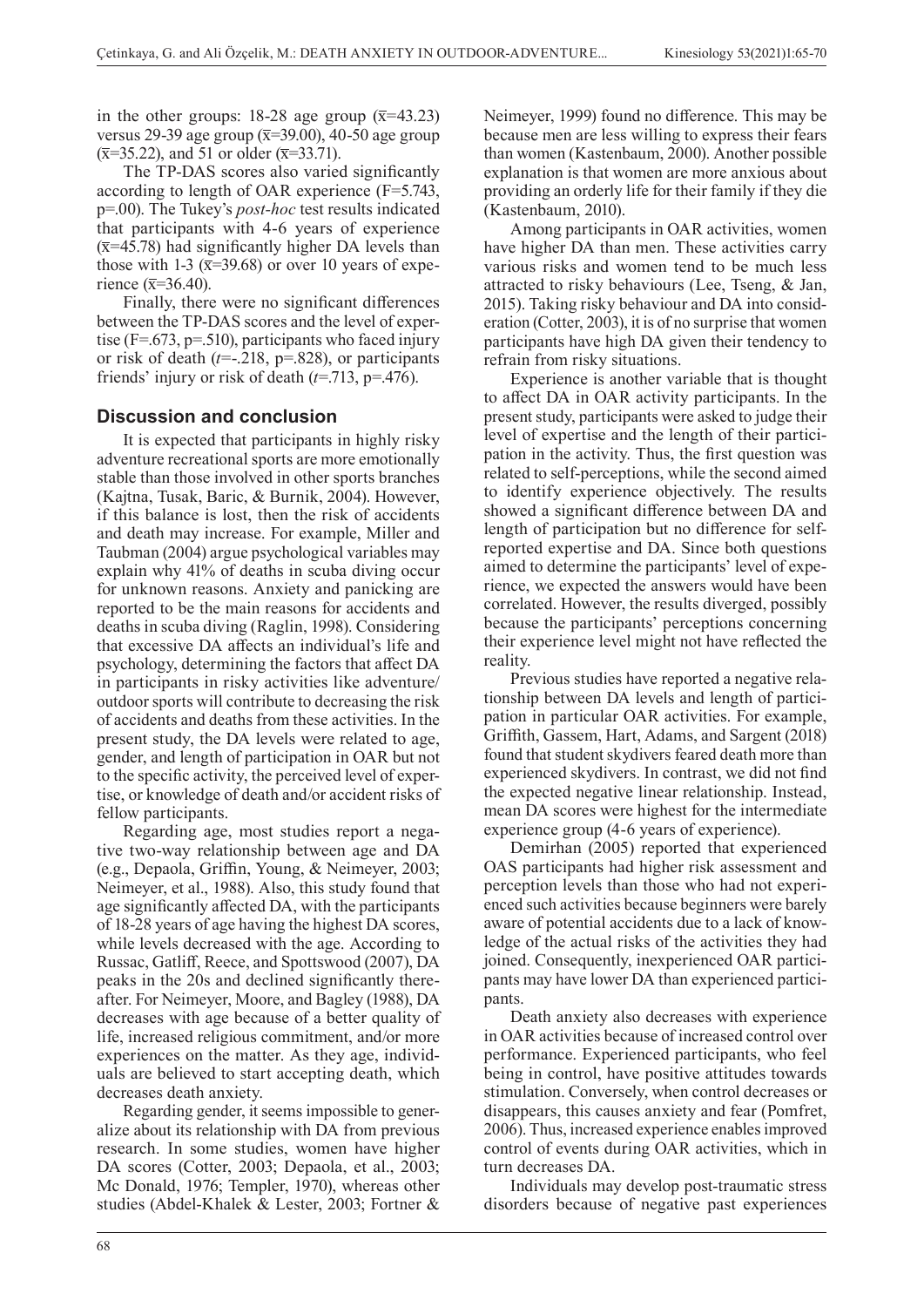(Davis-Berman & Berman, 2002). The present study therefore investigated whether DA was affected by the participants' own negative experiences of accidents and/or death risks and/or by that their friends had experienced. However, these adverse experiences had no effect on DA. This may be because OAR participants have accepted the notion of death. According to Brymer (2010), and contrary to popular belief, participants in OAR activities are focused on taking risks; on the contrary, they are aware that they may die from an accident. They may therefore consider the risk of death as an experience to learn from rather than a cause of anxiety. However, further research is required on this issue as well as regarding the effects of past adverse experiences on death anxiety.

#### **References**

Abdel-Khalek, A.M., & Lester, D. (2003). Death obsession in Kuwaiti and American college students. *Death Studies, 27*(6), 541-553. doi:10.1080/07481180302881

- Aksu, T., & Okçay, H. (2010). Yaşam dönemlerine göre ölüm algısı ve hemşirelik yaklaşımı. [Perception of death according to life periods and nursing approach. In Turkish.] *Journal of Fırat Healthcare Services*, *5*(14), 113-126.
- Brymer, E. (2010). Risk taking in extreme sports: A phenomenological perspective. *Annals of Leisure Research, 13*(1- 2), 218-238. doi:10.1080/11745398.2010.9686845
- Cotter, R.P. (2003). High-risk behaviors in adolescence and their relationship to death anxiety and death personifications. *OMEGA – Journal of Death and Dying, 42*(2), 119-137. doi:10.2190/38CT-E5MB-12NG-YXAR
- Creyer, E.H., Ross, W.R., & Evers, D. (2003). Risky recreation: An exploration of factors influencing the likelihood of participation and the effects of experience. *Leisure Studies, 22*(3), 239-253. doi:10.1080/026143603200068000
- Davis-Berman, J., & Berman, D. (2002). Risk and anxiety in adventure programming. *The Journal of Experiential Education, 25*(2), 305-310. doi:10.1177/105382590202500209
- Demirhan, G. (2005). Mountaineers' risk perception in outdoor-adventure sports: A study of sex and sports experience. *Perceptual and Motor Skills, 100*(3), 1155-1160. doi:10.2466/pms.100.3c.1155-1160
- Depaola, S.P., Griffin, M., Young, J.R., & Neimeyer, R.A. (2003). Death anxiety and attitudes toward the elderly among older adults: The role of gender and ethnicity. *Death Studies, 27*(4), 335-354. doi:10.1080/07481180302904
- Fortner, B.V., & Neimeyer, R.A. (1999). Death anxiety in older adults: A quantitative review. *Death Studies, 23*(5), 387-411. doi:10.1080/074811899200920
- Garrow, S., & Walker, J.A. (2001). Existential group therapy and death anxiety. *Adultspan Journal, 3*(2), 77-87. doi:10.1002/j.2161-0029.2001.tb00109.x
- Griffith, J., & Hart, L. (2005). Collegiate skydivers: Do they fear death? *Journal of Worry and Affective Experience, 1*(2), 71-76.
- Griffith, J.D., Gassem, M., Hart, C.L., Adams, L.T., & Sargent, R. (2018). A cross-sectional view of fear of death and dying among skydivers. *OMEGA – Journal of Death and Dying*, *77*(2), 173-187. doi:10.1177/0030222815600178
- Griffith, J.D., Toms, A., Reese, J., Hamel, M., Gu, L.L., & Hart, C.L. (2013). Attitudes toward dying and death: A comparison of recreational groups among older men. *OMEGA – Journal of Death and Dying, 67*(4), 379-391. doi:10.2190/OM.67.4.c
- Harrawood, L.K., White, L.J., & Benshoff, J.J. (2009). Death anxiety in a national sample of United States funeral directors and its relationship with death exposure, age, and sex. *OMEGA – Journal of Death and Dying, 58*(2), 129-146. doi:10.2190/OM.58.2.c
- İnci, F., & Öz, F. (2009). Ölüm eğitiminin hemşirelerin ölüm kaygısı, ölüme ilişkin depresyon ve ölümcül hastaya tutumlarına etkisi. [Effects of death education on nurses' death anxiety, depression regarding death, and attitudes towards the dying patient. In Turkish.] *Anatolian Journal of Psychiatry, 10*, 253-260.
- Kajtna, T., Tusak, M., Baric, R., & Burnik, S. (2004). Personality in high-risk sports athletes. *Kinesiology, 36*(1), 24-34.
- Kaklauskaitė, Z., & Antinienė, D. (2016). Death anxiety and empathy among male and female medical students. *Baltic Journal of Sport and Health Sciences, 4*(103), 11-18.
- Karaca, F., & Yıldız, M. (2001). Thorson-Powell ölüm kaygısı ölçeğinin Türkçe çevirisinin normal populasyonda geçerlik ve güvenirlik çalısması. [A study on the reliability and validity of the Thorson-Powell's Death Anxiety Scale in the normal population. In Turkish.] *Tabula Rasa, 1*, 43-55.
- Karakuş, G., Öztürk, Z., & Tamam, L. (2012). Death and death anxiety. *Archives Medical Review, 21*(1), 42-79.

Kastenbaum, R. (2000). *The psychology of death* (3rd ed.). New York: Springer.

- Kastenbaum, R. (2010). Death anxiety. In G. Fink (Ed.), *Stress consequences: Mental, neuropsychological and socioeconomic* (pp. 99-106). San Diego, CA: Academic Press.
- Lee, T.H., Tseng, C.H., & Jan, F.H. (2015). Risk-taking attitude and behavior of adventure recreationists: A review. *Journal of Tourism and Hospitality, 4*(2), 149. doi:10.4172/2167-0269.1000149